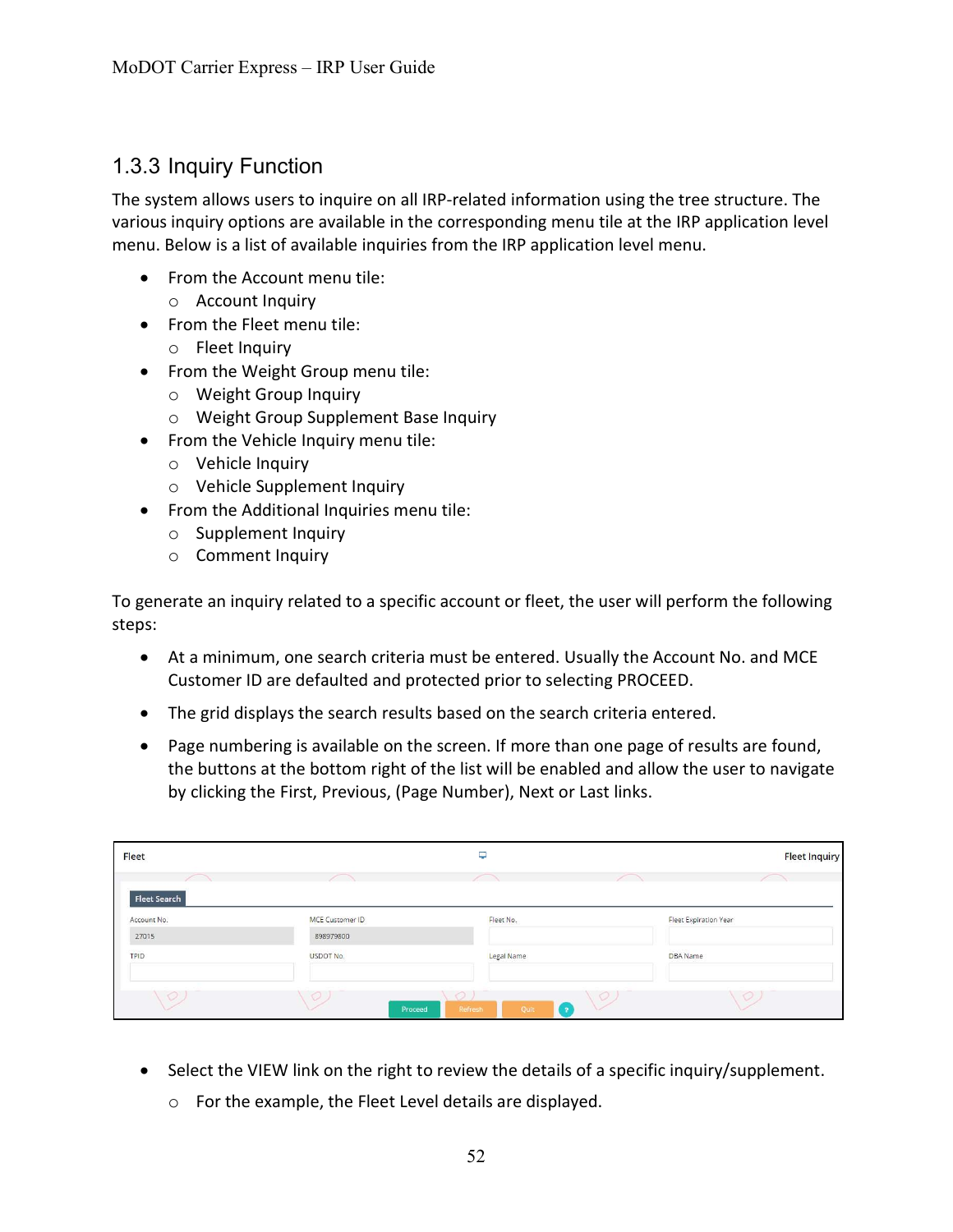- o Click the CLOSE button to return to the search result screen or click the PRINT button on the view screen to print the account/fleet/vehicles details.
- o Click the QUIT button on the search result screen to close the Inquiry screen and return to the IRP Level menu.

| Fleet                                                                  |                             |                       |                                   | پ                      |                                              |                                     |                                 |                                          | <b>Fleet Inquiry</b> |
|------------------------------------------------------------------------|-----------------------------|-----------------------|-----------------------------------|------------------------|----------------------------------------------|-------------------------------------|---------------------------------|------------------------------------------|----------------------|
| <b>Fleet Search</b>                                                    |                             |                       |                                   |                        |                                              |                                     |                                 |                                          |                      |
| Account No.                                                            | <b>MCE</b> Customer ID      |                       |                                   | Fleet No.              |                                              |                                     | Fleet Expiration Year           |                                          |                      |
| 27015                                                                  | 898979800                   |                       |                                   |                        |                                              |                                     |                                 |                                          |                      |
| TPID                                                                   | USDOT No.                   |                       |                                   | Legal Name             |                                              |                                     | <b>DBA</b> Name                 |                                          |                      |
|                                                                        |                             | Proceed               | Refresh                           |                        | Quit                                         | (?)                                 |                                 |                                          |                      |
| Tree #<br>Account No. - 27015<br><b>History</b><br>El Years            | $\circ$                     | <b>ACCOUNT</b><br>NO. | MCE<br>Ħ<br><b>CUSTOMER</b><br>ID | <b>FLEET II</b><br>NO. | <b>FLEET</b><br>11<br>EXP.<br><b>MM/YYYY</b> | <b>LEGAL NAME</b>                   | $\mathbf{H}$<br><b>DBA NAME</b> | <b>FLEET</b><br><b>TYPE</b><br>$\bullet$ | <b>USDOT</b><br>NO.  |
| P Year-2022<br><b>Electer</b> FleetList                                | <b>da (</b> $\bullet$       | 27015                 | 898979800                         | 002                    | 03/2022                                      | SUCCESS TRUCK LEASING<br><b>INC</b> | SUCCESS NATIONALEASE            | FOR                                      | 000339745            |
| El Fleet-001<br>Elect-002                                              | $\circ$<br>$d\mathbf{a}$    | 27015                 | 898979800                         | 001                    | 03/2022                                      | SUCCESS TRUCK LEASING<br>INC        | SUCCESS NATIONALEASE            | FOR                                      | 000339745            |
| Fleet History<br>Distance<br><b>El WgtGroup</b><br><b>E</b> Supplement | Showing 1 to 2 of 2 entries |                       |                                   |                        |                                              |                                     | First                           | Previous                                 | Next Last            |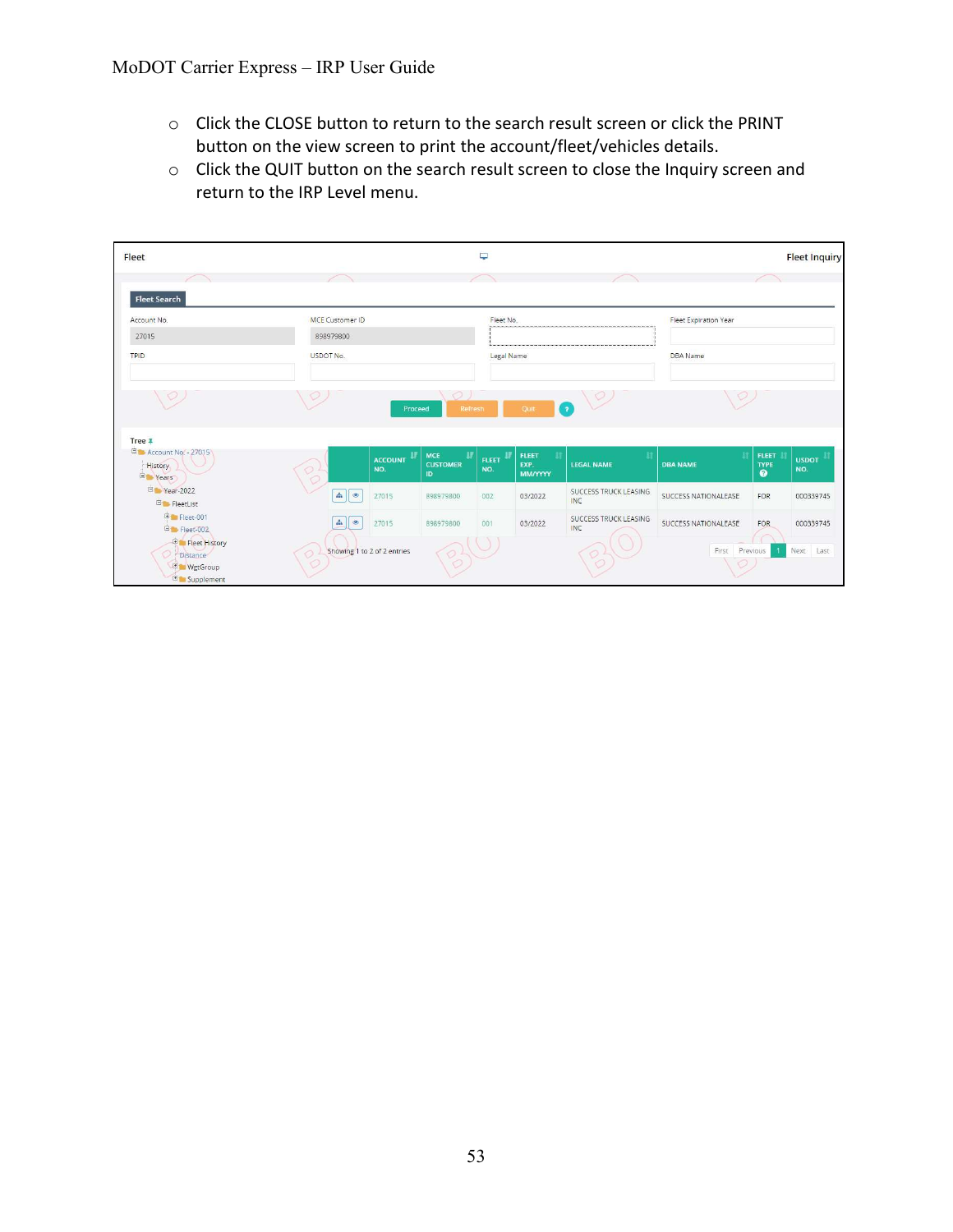## MoDOT Carrier Express – IRP User Guide

| <b>FLEET INQUIRY</b>    |                              |                                                          |                                                | $\boxed{\mathbf{x}}$ |
|-------------------------|------------------------------|----------------------------------------------------------|------------------------------------------------|----------------------|
| <b>Fleet Summary</b>    |                              |                                                          |                                                |                      |
| Account No. 27015       | MCE Customer ID<br>898979800 | Registrant Type<br>C - Corporation                       | Fleet No. 001                                  |                      |
| Fleet Status A - ACTIVE | Carrier Type C - CARRIER     | Legal Name<br><b>SUCCESS TRUCK LEASING</b><br><b>INC</b> | <b>DBA</b> Name<br><b>SUCCESS NATIONALEASE</b> |                      |
| Old MCE Customer ID 0   | Old Fleet No. 000            |                                                          |                                                |                      |
| <b>Business Address</b> |                              |                                                          |                                                |                      |
| Street 77 S JAMES ST    | Zip Code 64116               | Jur MO - MISSOURI                                        | City KANSAS CITY                               |                      |
| County CLAY             | Country US                   | Non Deliverable Address N                                | Address Overridden N                           |                      |
| <b>Mailing Address</b>  |                              |                                                          |                                                |                      |
| Street PO BOX 2346      | Zip Code 64116               | Jur MO - MISSOURI                                        | City KANSAS CITY                               |                      |
| County CLAY             | Country US                   | Non Deliverable Address N                                | Attention To                                   |                      |
| Address Overridden N    |                              |                                                          |                                                |                      |
| <b>Service Provider</b> |                              |                                                          |                                                |                      |
| Service Provider        | Legal Name                   | <b>DBA</b> Name                                          | Power of Attorney Effective<br>Date            | ¥                    |
|                         | Print                        | <b>Close</b>                                             |                                                |                      |

To view the structure of the entire account, click the TREE link to the left of the Account No. in the grid.

- The account structure appears on the left side of the result screen, including all registration years, as well as fleets and supplements, within the registration year.
- If multiple fleets exist within a registration year, they appear as a separate lines under the Fleet List.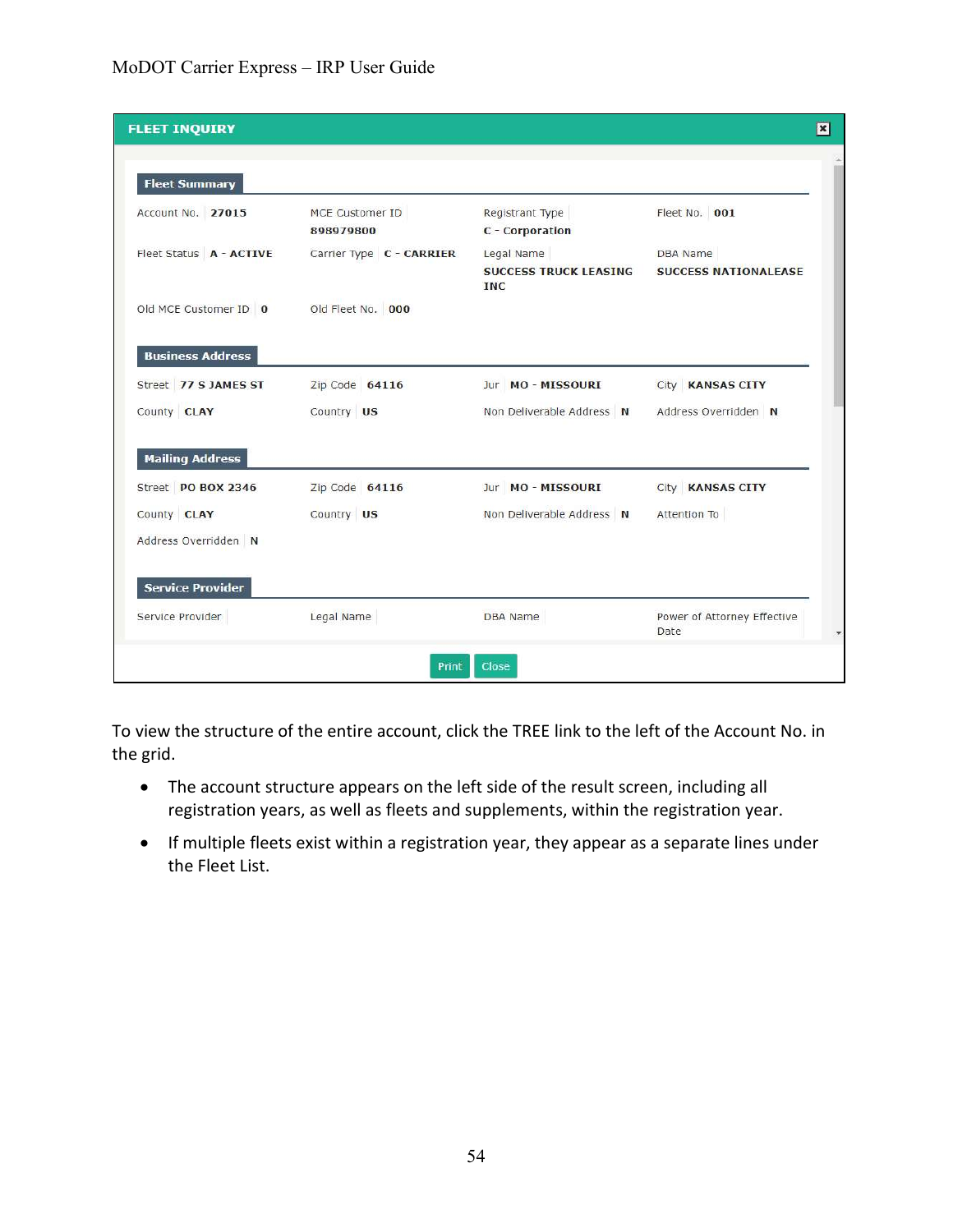## MoDOT Carrier Express – IRP User Guide

| <b>B</b> Account No. - 27015<br>History<br><b>Er</b> Years                                                              | $O+$                              | <b>ACCOUNT</b><br>NO.       | <b>MCE</b><br><b>CUSTOMER</b><br>ID | FLEET<br>NO. | <b>FLEET</b><br>EXP.<br><b>MM/YYYY</b> | <b>LEGAL NAME</b>                          | <b>DBA NAME</b>      | <b>FLEET</b><br>TYPE | <b>USDOT</b><br>NO. |
|-------------------------------------------------------------------------------------------------------------------------|-----------------------------------|-----------------------------|-------------------------------------|--------------|----------------------------------------|--------------------------------------------|----------------------|----------------------|---------------------|
| Pr Year-2022<br>$\dot{\boxplus}$ FleetList                                                                              | $\Delta$<br>$\qquad \qquad \circ$ | 27015                       | 898979800                           | 002          | 03/2022                                | <b>SUCCESS TRUCK</b><br><b>LEASING INC</b> | SUCCESS NATIONALEASE | FOR                  | 000339745           |
| Er Fleet-001<br>Er Fleet-002                                                                                            | 击<br>$\circ$                      | 27015                       | 898979800                           | 001          | 03/2022                                | <b>SUCCESS TRUCK</b><br><b>LEASING INC</b> | SUCCESS NATIONALEASE | FOR                  | 000339745           |
| <b>Fig. Fleet History</b><br><i><b>Distance</b></i><br><b>E</b> WgtGroup<br>Weight Group No.: 1<br>-Weight Group No.: 2 | $\circ$                           | Showing 1 to 2 of 2 entries |                                     |              |                                        |                                            | First                | Previous             | Next Last           |
| Supplement<br><b>DE 000-AFL</b><br><b>ED-001-RTG</b>                                                                    |                                   |                             |                                     |              |                                        |                                            |                      |                      |                     |

- Each level with a "+" can be expanded or if a "-" is displayed can be collapsed.
- The expansion of the Supplement will display all supplements that have taken place for the associated fleet within a given registration year.
- The expansion of the supplement reveals the vehicles associated with the supplement.
- To view details at any level, select the link and a detail screen will display. For this example, the Fleet link was accessed to display detailed Fleet information. Use the scroll bar to the right of the screen to view additional details for this supplement.